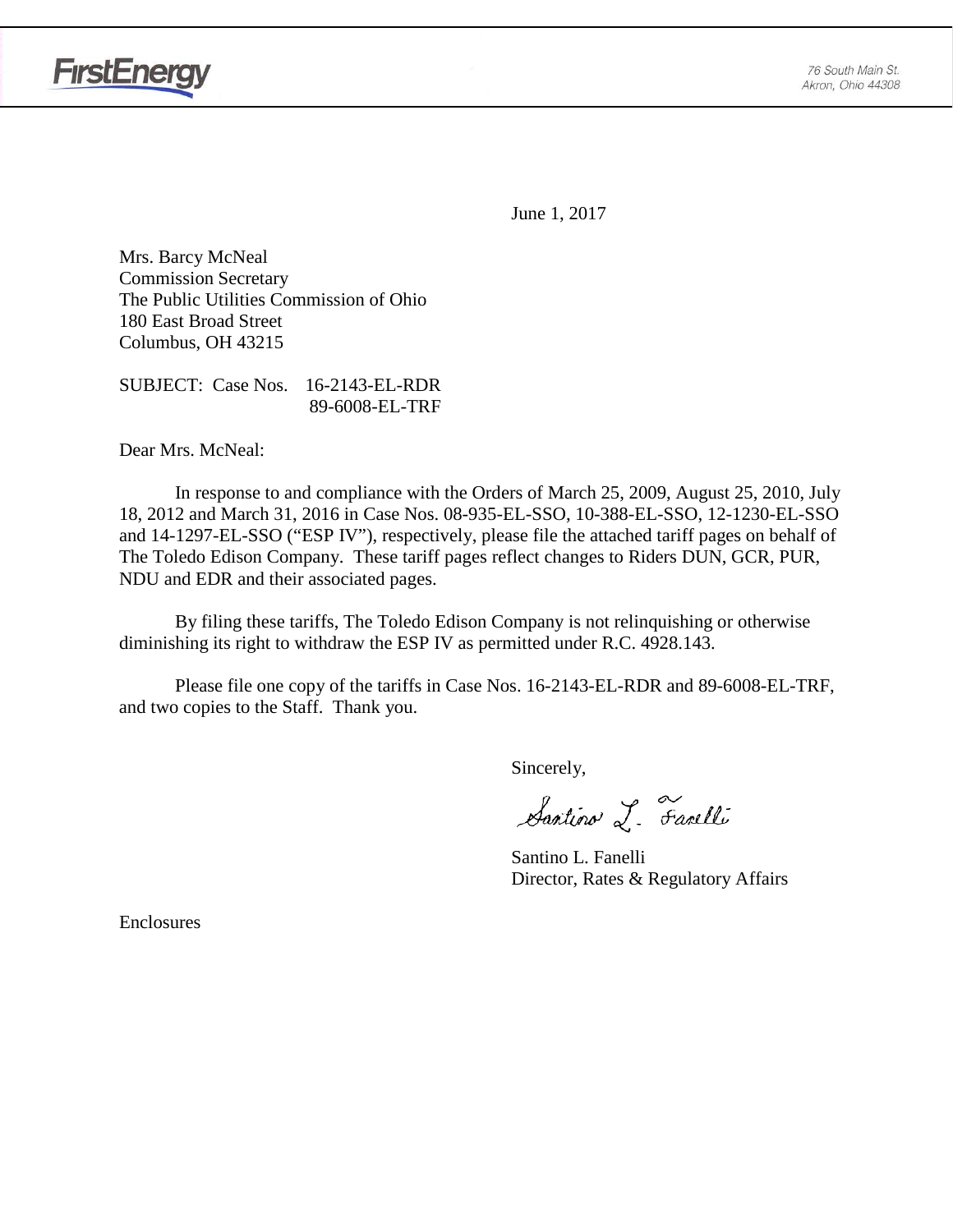### **TABLE OF CONTENTS**

The following rates, rules and regulations for electric service are applicable throughout the Company's service territory except as noted.

|                                                      | <b>Sheet</b> | <b>Effective</b><br>Date |
|------------------------------------------------------|--------------|--------------------------|
| <b>TABLE OF CONTENTS</b>                             | 1            | $07 - 01 - 17$           |
| <b>DEFINITION OF TERRITORY</b>                       | 3            | 01-23-09                 |
| <b>ELECTRIC SERVICE REGULATIONS</b>                  | 4            | $06 - 01 - 16$           |
| <b>ELECTRIC SERVICE SCHEDULES</b>                    |              |                          |
| Residential Service (Rate "RS")                      | 10           | 01-23-09                 |
| General Service - Secondary (Rate "GS")              | 20           | 01-23-09                 |
| General Service - Primary (Rate "GP")                | 21           | 01-23-09                 |
| General Service - Subtransmission (Rate "GSU")       | 22           | 01-23-09                 |
| General Service - Transmission (Rate "GT")           | 23           | 01-23-09                 |
| <b>Street Lighting Provisions</b>                    | 30           | 01-23-09                 |
| Street Lighting (Rate "STL")                         | 31           | 06-01-09                 |
| Traffic Lighting (Rate "TRF")                        | 32           | 01-23-09                 |
| Private Outdoor Lighting (Rate "POL")                | 33           | 06-01-09                 |
| Experimental Company Owned LED Lighting Program      | 34           | 06-01-16                 |
| <b>MISCELLANEOUS CHARGES</b>                         | 75           | 07-05-12                 |
| <b>OTHER SERVICE</b>                                 |              |                          |
| <b>Partial Service</b>                               | 52           | $01 - 01 - 06$           |
| Residential Renewable Energy Credit Purchase Program | 60           | 10-01-09                 |
| <b>Cogeneration and Small Power Producer</b>         | 70           | $01 - 01 - 03$           |
| <b>Interconnection Tariff</b>                        | 76           | 05-06-16                 |

Filed pursuant to Orders dated March 25, 2009, August 25, 2010, July 18, 2012 and March 31, 2016, in Case Nos. 08-935-EL-SSO et al., 10-388-EL-SSO, 12-1230-EL-SSO and 14-1297-EL-SSO, respectively and Case No. 16-2143-EL-RDR, before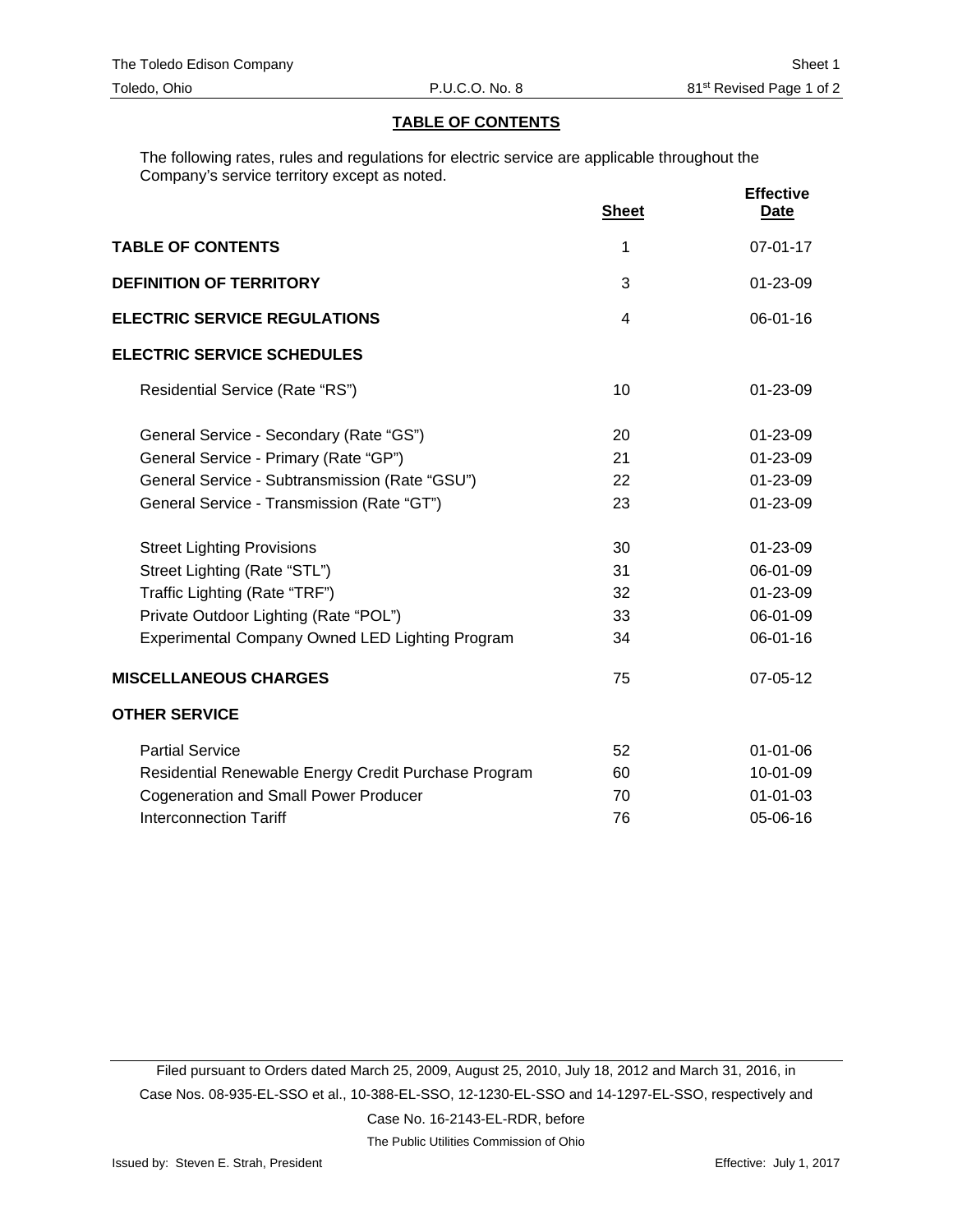## **TABLE OF CONTENTS**

|                                                        |              | <b>Effective</b> |
|--------------------------------------------------------|--------------|------------------|
| <b>RIDERS</b>                                          | <b>Sheet</b> | <u>Date</u>      |
| Summary                                                | 80           | $01 - 01 - 17$   |
| <b>Residential Distribution Credit</b>                 | 81           | $05 - 21 - 10$   |
| <b>Transmission and Ancillary Services</b>             | 83           | 09-10-10         |
| <b>Alternative Energy Resource</b>                     | 84           | 07-01-17         |
| <b>School Distribution Credit</b>                      | 85           | 06-01-09         |
| <b>Business Distribution Credit</b>                    | 86           | 01-23-09         |
| <b>Hospital Net Energy Metering</b>                    | 87           | 10-27-09         |
| Economic Development (4a)                              | 88           | 01-23-09         |
| <b>Universal Service</b>                               | 90           | $01 - 01 - 17$   |
| State kWh Tax                                          | 92           | 01-23-09         |
| <b>Net Energy Metering</b>                             | 93           | 10-27-09         |
| Delta Revenue Recovery                                 | 96           | 07-01-17         |
| Demand Side Management                                 | 97           | $01 - 01 - 16$   |
| Reasonable Arrangement                                 | 98           | 06-01-09         |
| <b>Distribution Uncollectible</b>                      | 99           | 07-01-17         |
| Economic Load Response Program                         | 101          | 06-01-16         |
| <b>Generation Cost Reconciliation</b>                  | 103          | 07-01-17         |
| Fuel                                                   | 105          | 12-14-09         |
| Advanced Metering Infrastructure / Modern Grid         | 106          | 07-01-17         |
| Line Extension Cost Recovery                           | 107          | $01 - 01 - 15$   |
| <b>Delivery Service Improvement</b>                    | 108          | $01 - 01 - 12$   |
| <b>PIPP Uncollectible</b>                              | 109          | 07-01-17         |
| Non-Distribution Uncollectible                         | 110          | 07-01-17         |
| <b>Experimental Real Time Pricing</b>                  | 111          | 06-01-17         |
| <b>Experimental Critical Peak Pricing</b>              | 113          | 06-01-17         |
| <b>Generation Service</b>                              | 114          | 06-01-17         |
| Demand Side Management and Energy Efficiency           | 115          | 07-01-17         |
| <b>Economic Development</b>                            | 116          | 07-01-17         |
| <b>Deferred Generation Cost Recovery</b>               | 117          | 06-01-09         |
| Deferred Fuel Cost Recovery                            | 118          | 06-21-13         |
| Non-Market-Based Services                              | 119          | 03-01-17         |
| <b>Residential Deferred Distribution Cost Recovery</b> | 120          | $01 - 01 - 12$   |
| Non-Residential Deferred Distribution Cost Recovery    | 121          | $01 - 01 - 12$   |
| <b>Residential Electric Heating Recovery</b>           | 122          | 07-01-17         |
| <b>Residential Generation Credit</b>                   | 123          | $10-31-16$       |
| <b>Delivery Capital Recovery</b>                       | 124          | 03-01-17         |
| Phase-In Recovery                                      | 125          | 07-01-17         |
| <b>Government Directives Recovery</b>                  | 126          | 06-01-16         |
| Automated Meter Opt Out                                | 128          | $01 - 01 - 15$   |
| <b>Ohio Renewable Resources</b>                        | 129          | 06-01-16         |
| Commercial High Load Factor Experimental TOU           | 130          | 06-01-17         |
| <b>Distribution Modernization</b>                      | 132          | $01 - 01 - 17$   |
|                                                        |              |                  |

Filed pursuant to Orders dated March 25, 2009, August 25, 2010, July 18, 2012 and March 31, 2016, in Case Nos. 08-935-EL-SSO et al., 10-388-EL-SSO, 12-1230-EL-SSO and 14-1297-EL-SSO, respectively and

Case No. 16-2143-EL-RDR, before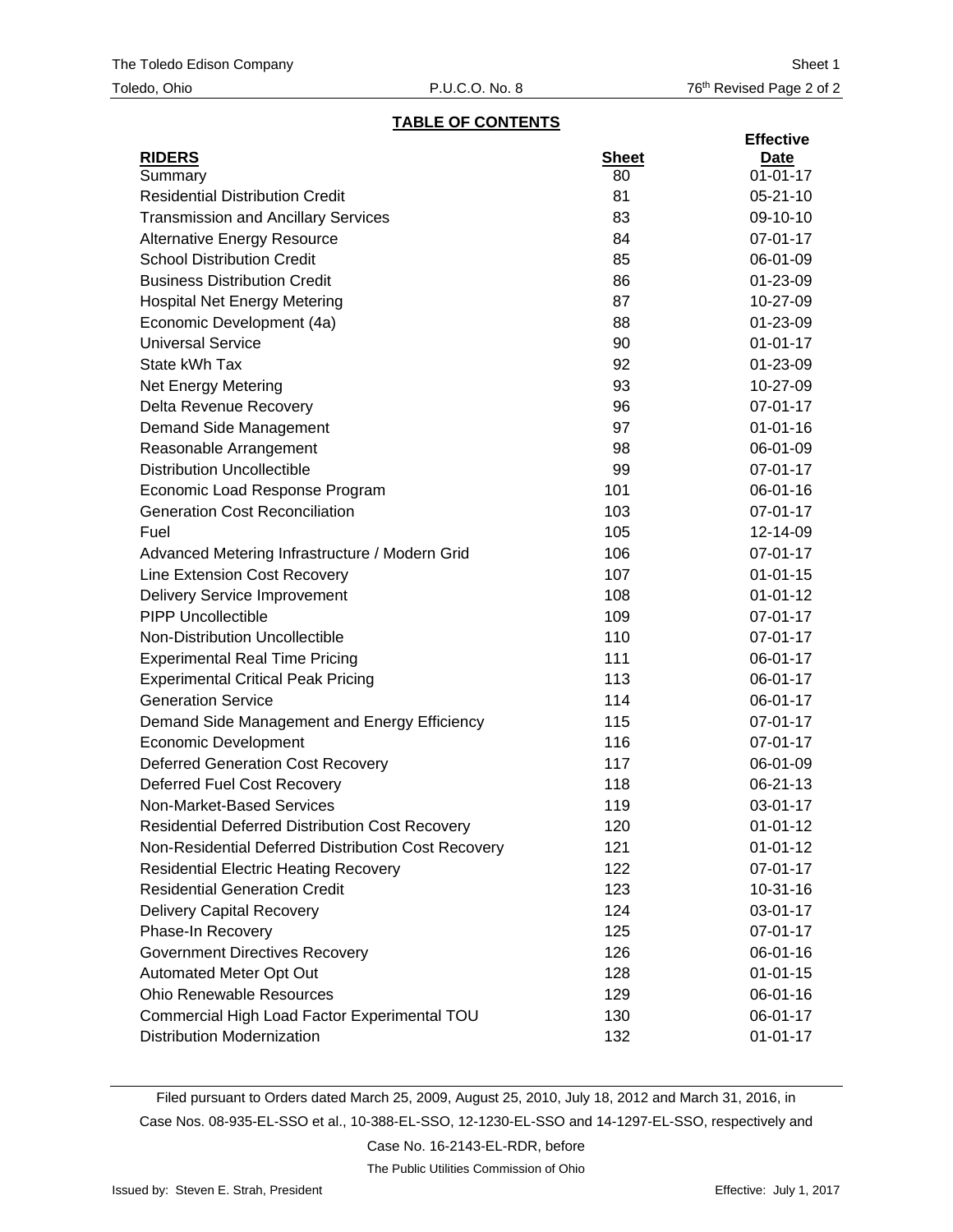# **RIDER DUN Distribution Uncollectible Rider**

# **APPLICABILITY:**

Applicable to any customer who receives electric service under the Company's rate schedules. The Distribution Uncollectible Rider (DUN) charge will apply, for all rate schedules, effective for service rendered beginning July 1, 2017, for all kWhs per kWh. This Rider is not avoidable for customers during the period the customer takes electric generation service from a certified supplier.

# **RATE:**

DUN charge 0.0219¢

#### **RIDER UPDATES:**

The charges contained in this Rider shall be updated and reconciled on a quarterly basis. No later than December 1st, March 1st, June 1st and September 1st of each year, the Company shall file with the PUCO a request for approval of the rider charges which, unless otherwise ordered by the PUCO, shall become effective on a service rendered basis on January 1st, April 1st, July 1st and October 1st of each year.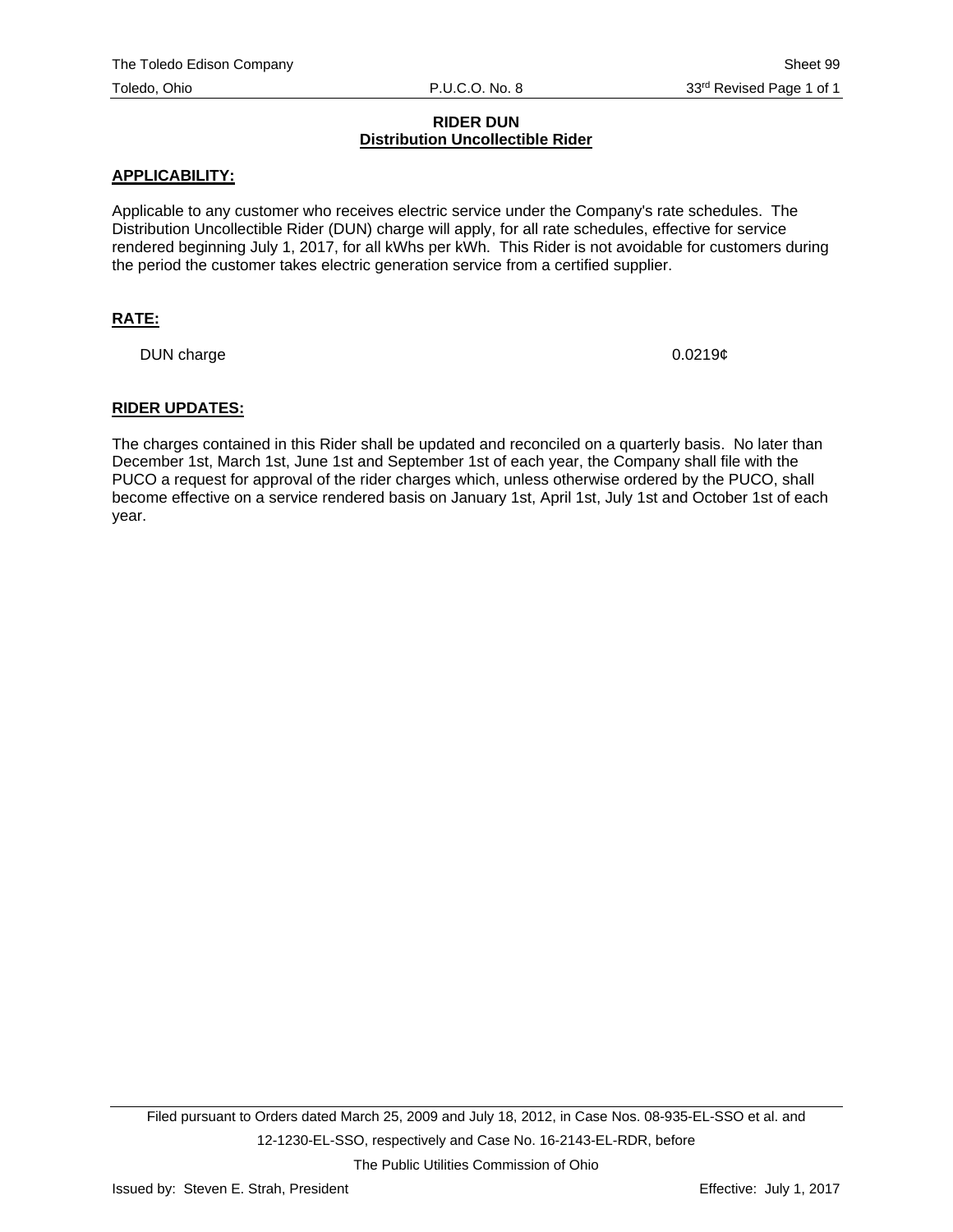# **RIDER GCR Generation Cost Reconciliation Rider**

# **APPLICABILITY:**

Applicable to any customer who receives electric service under the Company's rate schedules. The Generation Cost Reconciliation Rider (GCR) charge will apply, by rate schedule, effective for service rendered beginning July 1, 2017, for all kWhs per kWh.

| <b>RATE:</b> | GCR1                | GCR <sub>2</sub> |
|--------------|---------------------|------------------|
| <b>RS</b>    | 0.0694 <sub>¢</sub> | $0.0000$ ¢       |
| GS           | 0.0694 <sub>¢</sub> | $0.0000$ ¢       |
| GP           | $0.0670$ ¢          | $0.0000$ ¢       |
| GSU          | 0.0651¢             | $0.0000$ ¢       |
| GT.          | 0.0651c             | $0.0000$ ¢       |
| <b>STL</b>   | 0.0694 <sub>¢</sub> | $0.0000$ ¢       |
| <b>TRF</b>   | 0.0694c             | $0.0000$ ¢       |
| <b>POL</b>   | 0.0694 <sub>¢</sub> | $0.0000$ ¢       |
|              |                     |                  |

The GCR charge shall be calculated as follows:

# GCR = {[GCR Deferral Balance] / S} x 1/(1 - CAT) x {(1 - LOSS<sub>AVG</sub>) / (1 - LOSS)}

Where:

- i. The calculation period is the three-month period ended two months prior to the effective dates of the updated rider (i.e. three months ended October 31, January 31, April 30, and July 31).
- ii. Each component of the formula includes the aggregated data for The Cleveland Electric Illuminating Company, Ohio Edison Company, and The Toledo Edison Company.
- iii. For any given billing period, only the non-zero GCR charge will be applied.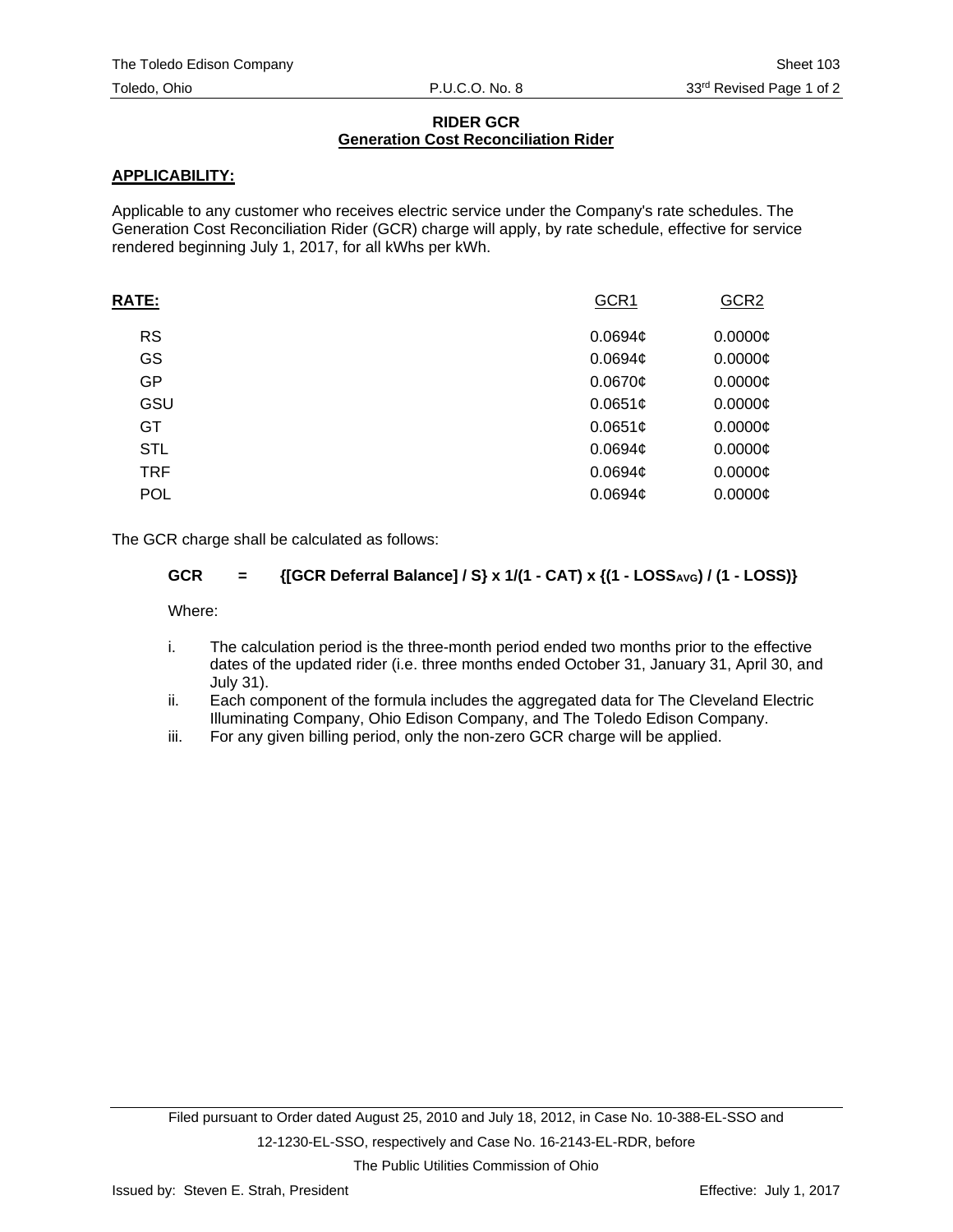# **RIDER PUR PIPP Uncollectible Rider**

# **APPLICABILITY:**

Applicable to any customer who receives electric service under the Company's rate schedules. The PIPP Uncollectible Rider (PUR) charge will apply, for all rate schedules, effective for service rendered beginning July 1, 2017, for all kWhs per kWh. This Rider is not avoidable for customers during the period the customer takes electric generation service from a certified supplier. This Rider recovers uncollectible expense associated with PIPP customers to the extent such expense is incurred by the Company and is not recovered elsewhere.

# **RATE:**

PUR charge  $0.0002\ell$ 

# **RIDER UPDATES:**

The charges contained in this Rider shall be updated and reconciled on a quarterly basis. No later than December 1st, March 1st, June 1st and September 1st of each year, the Company shall file with the PUCO a request for approval of the rider charges which, unless otherwise ordered by the PUCO, shall become effective on a service rendered basis on January 1st, April 1st, July 1st and October 1st of each year.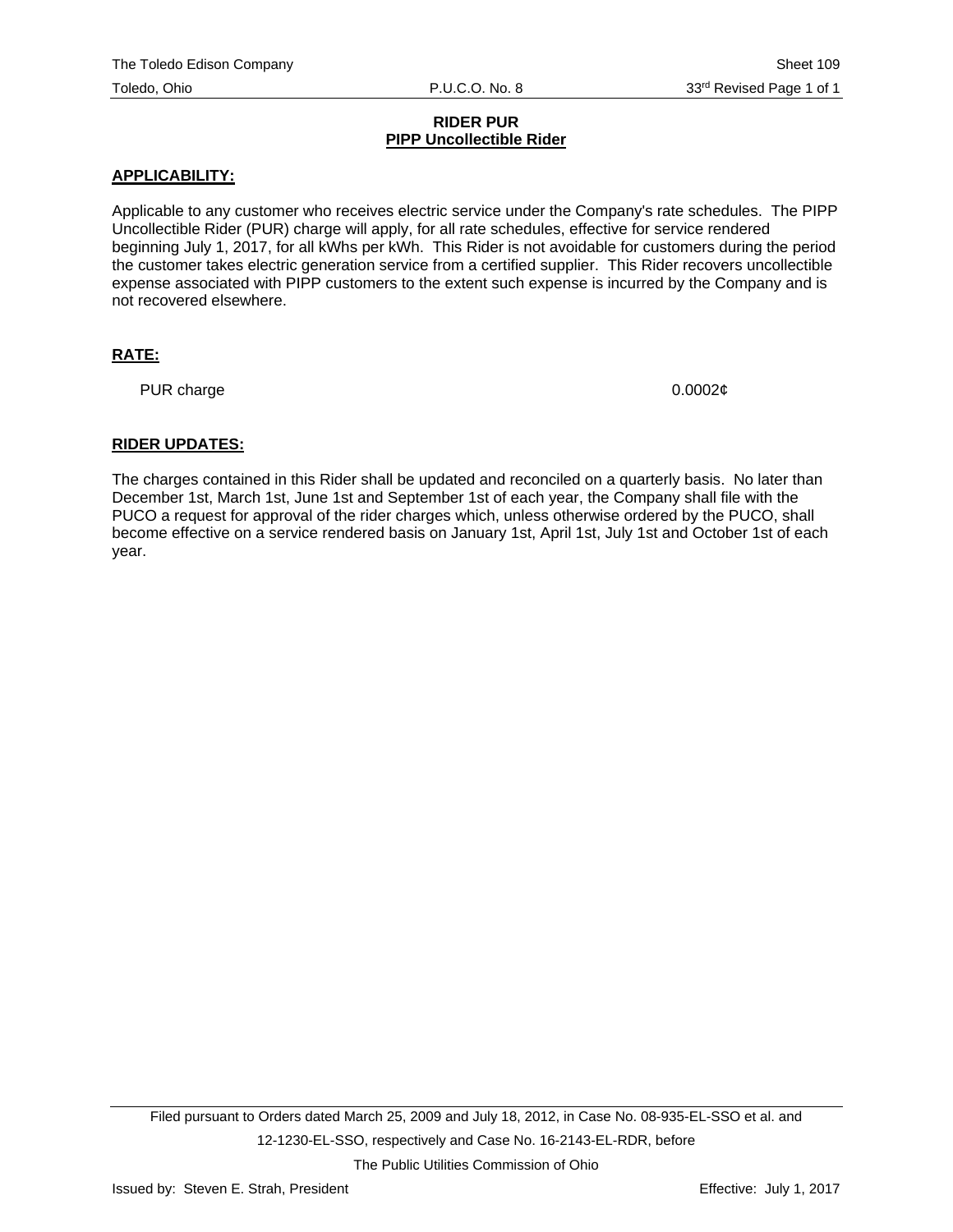# **RIDER NDU Non-Distribution Uncollectible Rider**

# **APPLICABILITY:**

Applicable to any customer who receives electric service under the Company's rate schedules. The Non-Distribution Uncollectible Rider (NDU) charge / (credit) will apply, for all rate schedules, effective for service rendered beginning July 1, 2017, for all kWhs per kWh. This Rider is not applied to customers during the period the customer takes electric generation service from a certified supplier.

# **RATE:**

NDU charge / (credit)  $0.0487¢$ 

## **RIDER UPDATES:**

The charges / credits contained in this Rider shall be updated and reconciled on a quarterly basis. No later than December 1st, March 1st, June 1st and September 1st of each year, the Company shall file with the PUCO a request for approval of the rider charges / credits which, unless otherwise ordered by the PUCO, shall become effective on a service rendered basis on January 1st, April 1st, July 1st and October 1st of each year.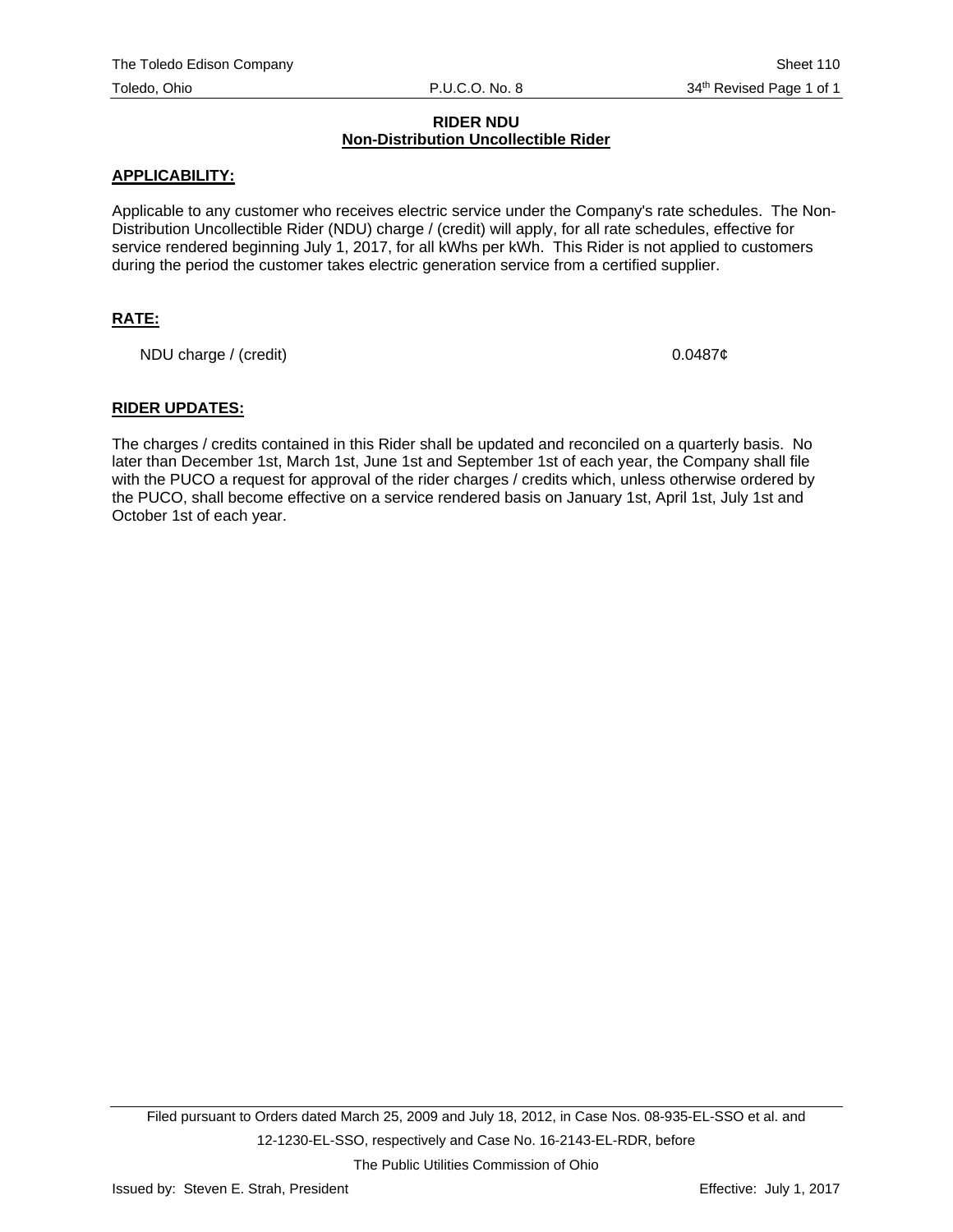# **RIDER EDR Economic Development Rider**

## **c. Non Residential Credit Provision**

# **APPLICABILITY:**

Applicable to any customer taking General Service - Transmission (GT), Street Lighting (STL), Traffic Lighting (TRF), and Private Outdoor Lighting (POL) service under the Company's rate schedules. This Non-Residential Credit Provision is not applied during the period a customer takes electric generation service from a certified supplier.

## **RATE:**

The following credits will apply, by rate schedule, effective for service rendered beginning July 1, 2017, for all kWhs, per kWh:

| GT         | $(0.0000)$ ¢ |
|------------|--------------|
| STL        | $(0.0000)$ ¢ |
| <b>TRF</b> | $(0.0000)$ ¢ |
| <b>POL</b> | $(0.0000)$ ¢ |

## **d. General Service - Transmission (Rate GT) Provision**

## **APPLICABILITY:**

Applicable to any customer taking service under the Company's General Service – Transmission (Rate GT). This provision is not avoidable for customers who take electric generation service from a certified supplier.

# **RATE:**

The following charge will apply, effective for service rendered beginning June 1, 2017:

GT (per kVA of billing demand)  $$6.000$ 

The following credit will apply, effective for service rendered beginning July 1, 2017:

GT (all kWhs, per kWh)  $(1.2826)\mathcal{C}$ 

# **ADDITIONAL PROVISION:**

The charges provided for by Section (d) of this Rider shall be applied to the greater of (i) the measured monthly on-peak demand, or (ii) 25% of the measured monthly off-peak demand. Monthly on-peak demand is defined as the highest thirty (30) minute integrated kVA between the hours of 6:00 a.m. to 10:00 p.m. EST (equivalent to 7:00 a.m. to 11:00 p.m. EDT), Monday through Friday, excluding holidays. Holidays are defined as New Year's Day, Memorial Day, Independence Day, Labor Day, Thanksgiving Day, and Christmas Day. Monthly off-peak demand is defined as the highest thirty (30) minute integrated kVA for all other hours. This provision of Rider EDR is reconciled within this subpart (d) quarterly and is revenue neutral to the Companies.

Filed pursuant to Orders dated August 25, 2010 July 18, 2012, and March 31, 2016 in Case Nos. 10-388-EL-SSO, 12-1230-EL-SSO, and 14-1297-EL-SSO respectively and Case No. 16-2143-EL-RDR, before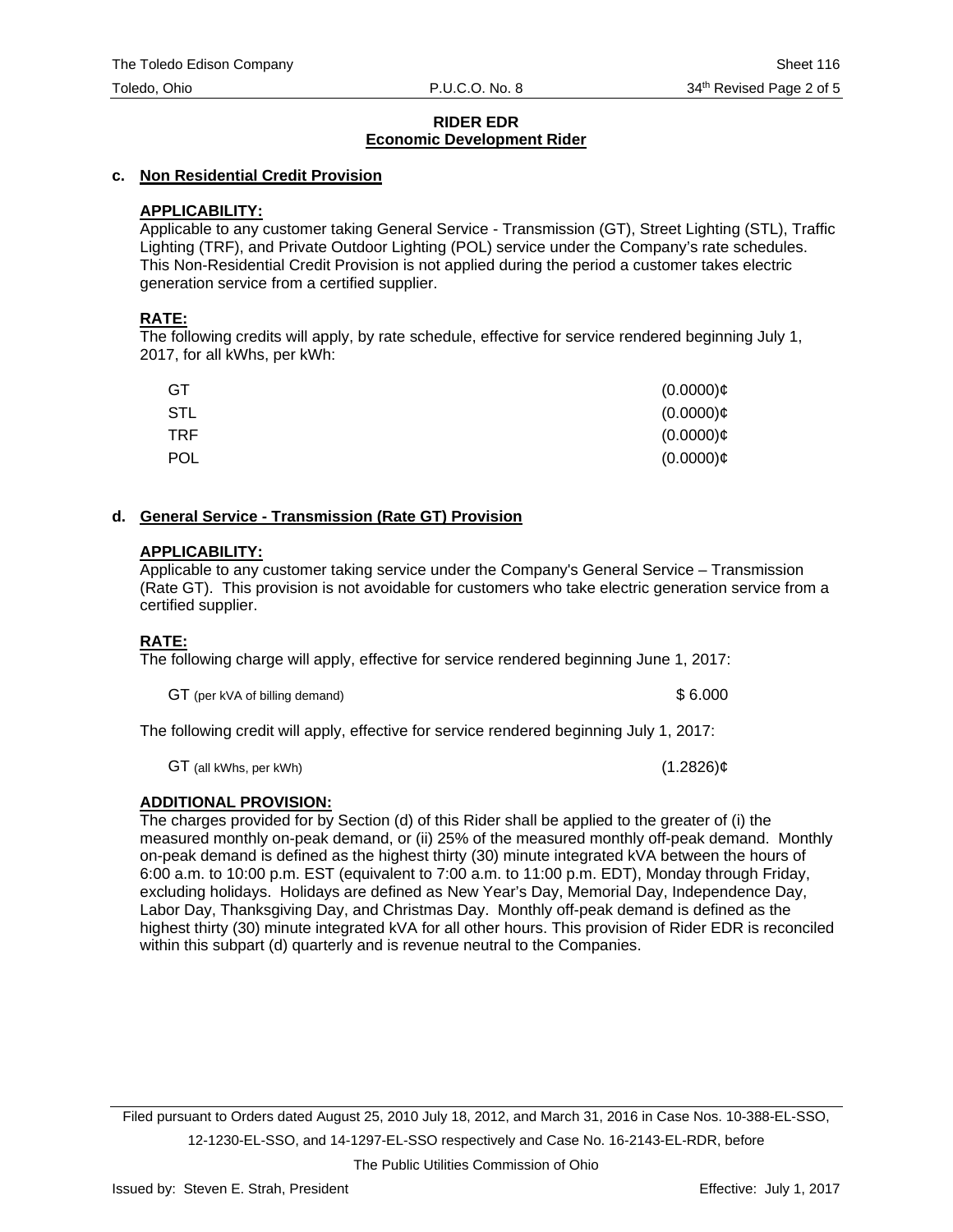# **RIDER EDR Economic Development Rider**

# **e. Standard Charge Provision**

# **APPLICABILITY:**

Applicable to any customer that takes electric service under the Company's rate schedules. This Standard Charge Provision is not avoidable for customers who take electric generation service from a certified supplier.

#### **PURPOSE:**

The charges provided for by Section (e) of this Rider recover the difference in revenues resulting from the application of rates in the otherwise applicable rate schedule, and the application of credits in sections (a), (b), and (c) of this Rider.

## **RATE:**

The following total charges will apply, by rate schedule for all kWhs per kWh:

|            | Provision 1 | Provision 2         | Total               |
|------------|-------------|---------------------|---------------------|
| <b>RS</b>  | 0.0000C     | $0.0258$ ¢          | $0.0258$ ¢          |
| GS         | $0.0917$ ¢  | $0.0176$ ¢          | 0.1093 <sub>¢</sub> |
| GP         | $0.5431$ ¢  | $0.0072$ ¢          | 0.5503¢             |
| GSU        | 0.0000C     | 0.0031 <sub>¢</sub> | 0.0031 <sub>¢</sub> |
| GT         | 0.0000C     | 0.0009c             | 0.0009 <sub>¢</sub> |
| <b>STL</b> | $0.0000$ ¢  | 0.0686c             | $0.0686$ ¢          |
| TRF        | $0.0000$ ¢  | 0.0142c             | 0.0142c             |
| <b>POL</b> | $0.0000$ ¢  | 0.0882¢             | 0.0882¢             |

#### **f. Provision expired**

Filed pursuant to Orders dated August 25, 2010, July 18, 2012, March 31, 2016 and December 21, 2016 in Case Nos. 10-388-EL-SSO, 12-1230-EL-SSO and 14-1297-EL-SSO, respectively and Case No. 16-2143-EL-RDR, before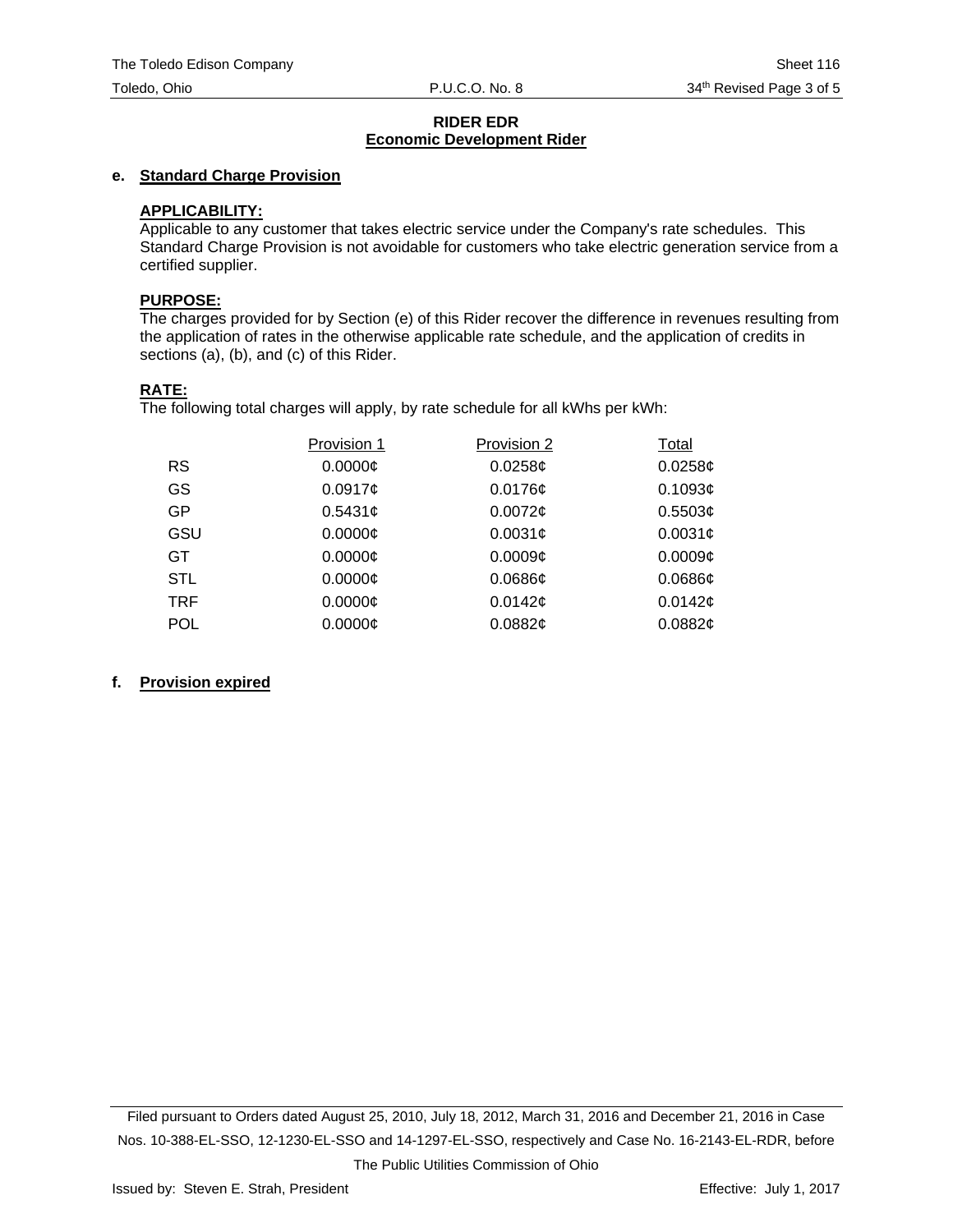#### **RIDER EDR Economic Development Rider**

#### **i. Automaker Charge Provision**

#### **APPLICABILITY:**

Applicable to any customer that takes electric service under the Company's rate schedules with the exception of General Service - Transmission (GT), Street Lighting (STL), Traffic Lighting (TRF), and Private Outdoor Lighting (POL). This Automaker Charge Provision is not avoidable for customers who take electric generation service from a certified supplier.

#### **PURPOSE:**

The charges provided for by Section (i) of this Rider recover costs associated with implementation of the Automaker Credit Provision.

#### **RATE:**

The following charge will apply effective for service rendered beginning July 1, 2017, for all kWhs per kWh:

Automaker Charge **1.2006 1.2006 1.2006 1.2006 1.2006 1.2006 1.2006 1.2006 1.2006 1.2006 1.2006 1.2006 1.2006 1.2006 1.2006 1.2006 1.2006 1.2006 1.2006 1.2006 1.2006 1.2006 1.2006** 

#### **RIDER UPDATES:**

The charges contained in this Rider shall be updated and reconciled on a quarterly basis. No later than December 1st, March 1st, June 1st and September 1st of each year, the Company will file with the PUCO a request for approval of the Rider charges which, unless otherwise ordered by the PUCO, shall become effective on a service rendered basis on January 1st, April 1st, July 1st and October 1st of each yea. After May 31, 2024, all provisions of this Rider shall be used for reconciliation purposes only.